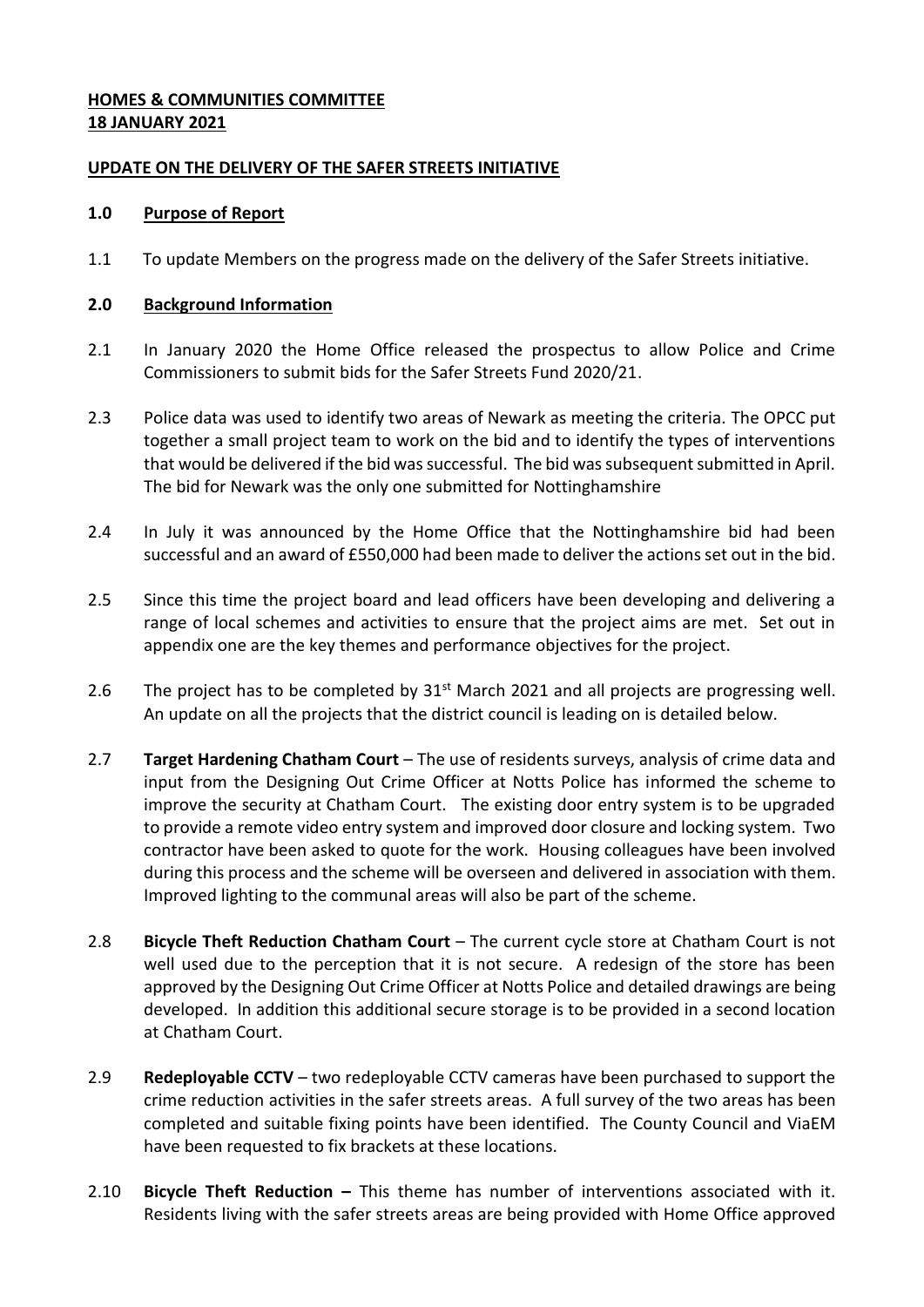bike security locks. A number of events are being run in conjunction with the police and a local bike business to provide and fit the locks. To date over 100 locks have been distributed. The second intervention on this theme is the purchase and supply of GPS trackers for bikes. Volunteers have tested a range of devices. A preferred GPS tacker has now been selected and this will be provided and fitted to qualifying bike owners.

- 2.11 **Improved Secure Bike Storage Newark –** Ten hot spots for bicycle theft were identified in the original bid. These areas have been surveyed and assessed for the potential to provide secure on street cycle storage. The suitable sites have been identified and Planning Service colleagues have indicated there they have no objection to the locations. Cycle pods identified by the Designing Out Crime officer are being used. Two of the sites are within Newark town centre and the town council have indicated that they would like the cycle pods to be the same colour as the surrounding street furniture. The suppliers have indicated that this is possible but that it does increase the price significantly due to the need to purchase the paint and the need to respray the readymade pods. The unit price for the pod increases from £280 to £613. Advice has been obtained from the Council's conservation team and they have a preference for black pods to be used as they feel that Royalist Red would be overpowering in these locations. However, they would not object to Royalist Red being used.
- 2.12 One of the hot spots is Baldertongate. After conducting the assessment the nearest suitable possible siting point is Baldertongate Car Park (opposite London Rd Car park). Discussions have taken place with the Car Park's Manager and he has identified a parking space within the car park that is not as well used as others that would be suitable for the cycle pods.
- 2.13 **Chatham Court Community Hub –** A Community Partnership hub is to be provided within a vacant unit at Chatham Court. Partners such as the police, Nottinghamshire County Council, and local support groups have committed to supporting the hub. Planning permission is being sought for the change of use. Once agreed, it is anticipated that the internal alterations required (that have been agreed) will be undertaken as soon as possible and the hub will be available for use around the end of March.

# **3.0 Proposals**

- 3.1 As can be seen from the updates provided above progress is being made on all the thematic areas for which the district council is the lead.
- 3.2 The project is due for completion in March 2021 therefore it is It is proposed that a final report after completion of the project is presented to the committee in May 20121

# **4.0 Equalities Implications**

4.1 There will be a range of people from, for example different backgrounds, nationality, religions, etc within the two safer streets areas. All communications and engagements will need to be targeted appropriately so as to reach a range of communities.

### **5.0 Digital Implications**

5.1 None from this report